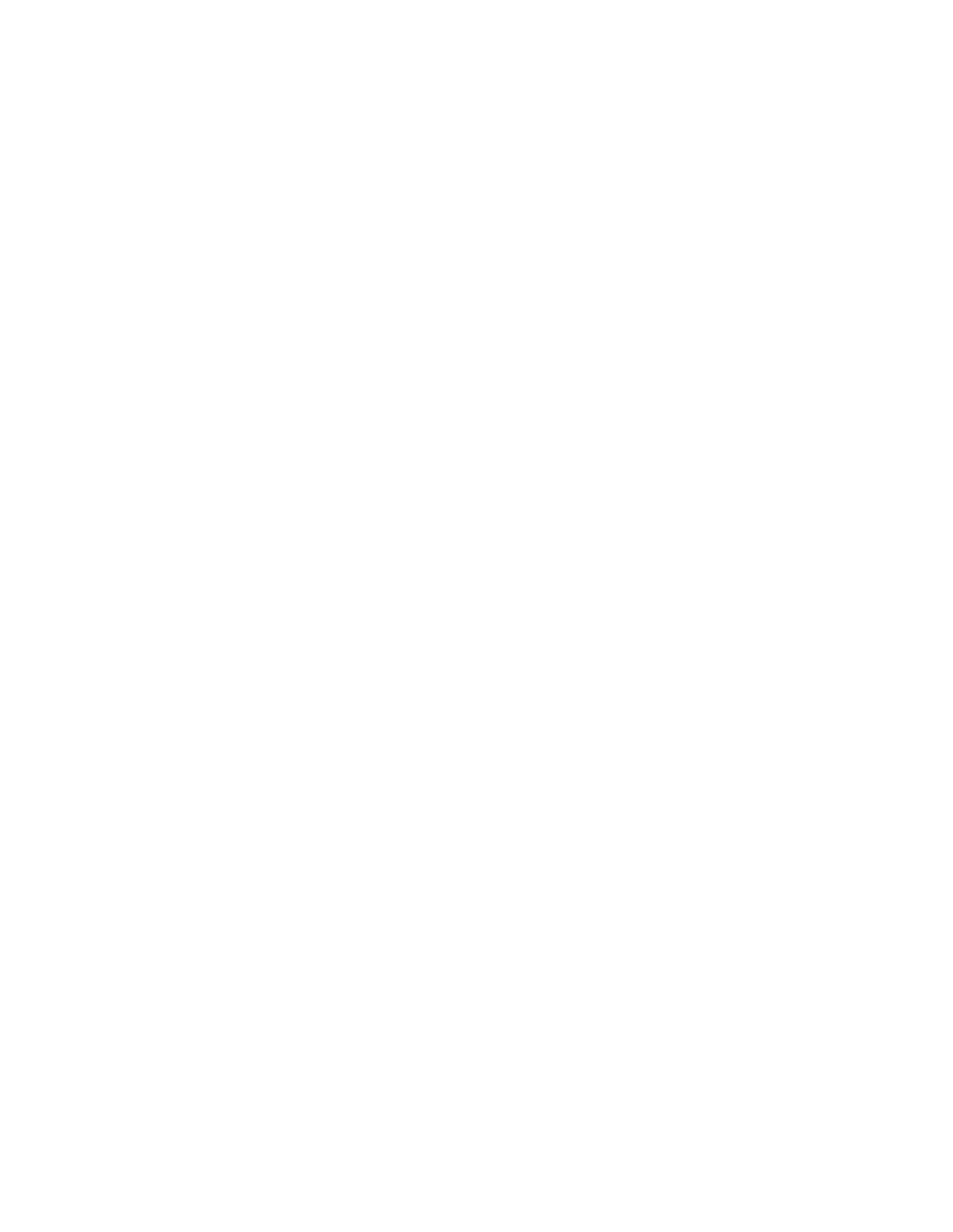## A Review of *A Buddhist Sensibility: Aesthetic Education at Tibet's Mindröling Monastery*

Nancy G. Lin $<sup>1</sup>$ </sup>

*A Buddhist Sensibility: Aesthetic Education at Tibet's Mindröling Monastery*. By Dominique Townsend. New York: Columbia University Press, 2021, 272 pages, ISBN 978-0-231-19487- 7 (hardback), \$120/978-0-231-19487-7 (paperback), \$30/978-0-231-55105-2 (e-book), \$29.99.

During the seventeenth and eighteenth centuries, a profusion of ornate literary Tibetan texts and costly material objects were made and circulated for Buddhists across the Tibetan plateau and other parts of Inner Asia, the Himalayas, and the Qing court. Ruling courts, monastic institutions, and aristocratic families networked and competed with each other to build and renovate monasteries and temples, develop their own narratives and values, lay claim to fields and systems of knowledge, and negotiate their positions under the rubric of the "two systems" (*lugs gnyis*), integrating the Dharmic and the worldly (*chos srid zung 'brel*). Although a fair amount of attention has been given to the political history of this period, its voluminous sources have remained largely untapped by Western-language scholars, along with questions they invite about aesthetics, material culture, and Buddhist approaches to worldly concerns. With *A Buddhist Sensibility: Aesthetic Education at Tibet's Mindröling Monastery*, Dom-

<sup>&</sup>lt;sup>1</sup> Institute of Buddhist Studies, Berkeley. Email: nlin@shin-ibs.edu.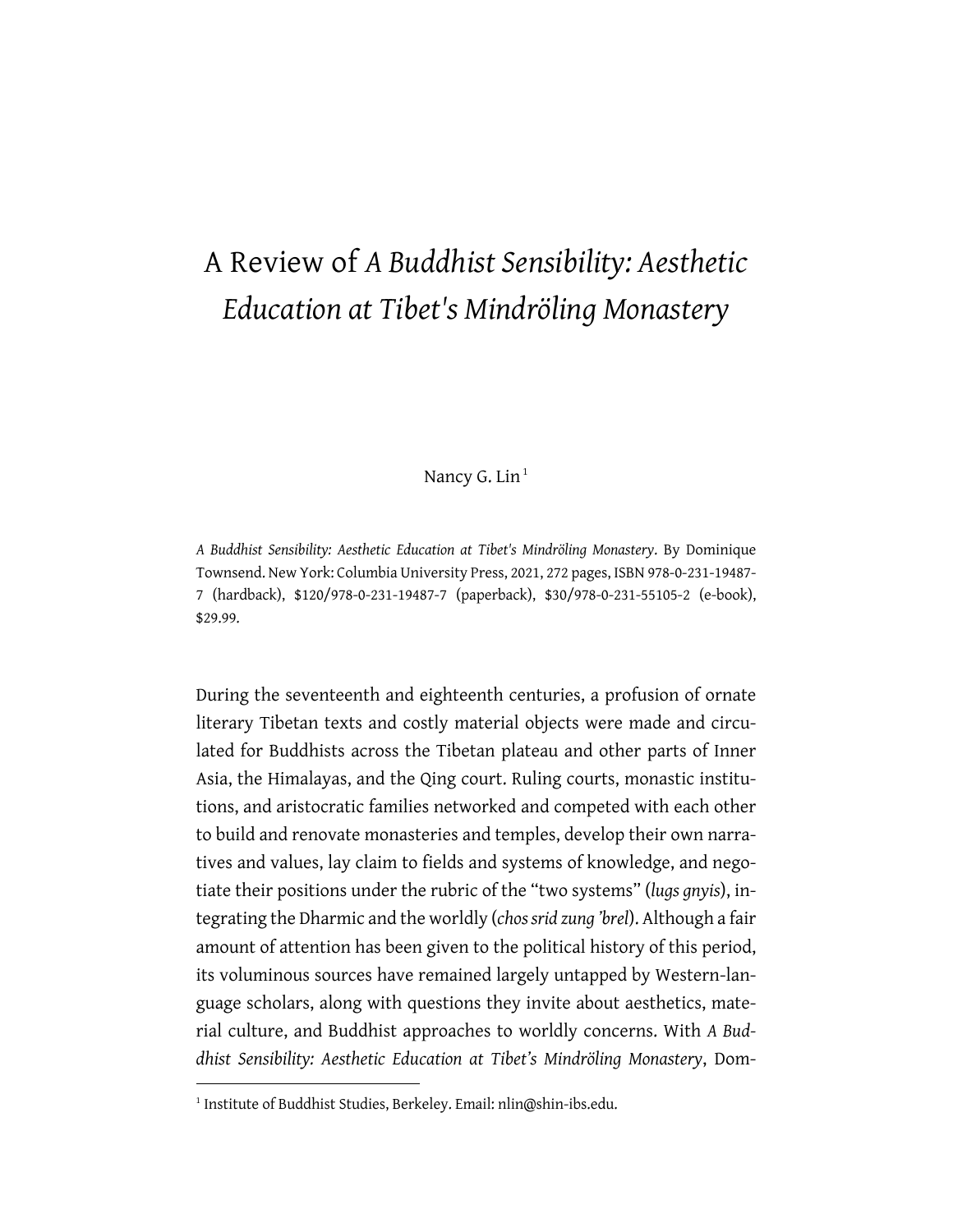inique Townsend makes a pioneering contribution to these areas of inquiry.

*A Buddhist Sensibility* offers the first book-length account of Mindröling, which was founded in central Tibet in 1676 and became a key monastic center of the Nyingma tradition of Tibetan and Himalayan Buddhism. Townsend centers her study around its founder Terdak Lingpa (1646–1714) along with members of his aristocratic family, the Fifth Dalai Lama (1617-1682), and others connected with the institution. The book's stated purpose is twofold: to treat "Buddhist aesthetic formations during the first fifty years of Mindröling's history" and to take part in "a broader investigation of aesthetics and materiality in the field of religious studies" (19). Townsend defines aesthetics as "the concern with art, taste, as well as the study of the senses more broadly," encompassing "things material" (20, 11). She asserts that aesthetics provided the "connective tissue" between Buddhist and worldly activities (24) and argues that Mindröling promoted an inclusive and cosmopolitan aesthetic or worldview through its Nyingma sensibility based on Great Perfection (*rdzogs chen*) philosophy. Townsend's book marshals an impressive array of textual sources—including biographies and autobiographies, monastic histories, letters, and monastic constitutional guidelines—to bring an important period of Tibetan history to life through many fascinating details, and it explores lines of inquiry that are of general interest in the humanities yet remain insufficiently studied in Tibetan and Buddhist studies.

Chapter one traces mytho-historical narratives of Terdak Lingpa's Nyö clan that culminate in the establishment of Mindröling. It provides important context for the remainder of the book and serves as a useful account of the monastic center's origins, several key figures, and the values Terdak Lingpa and his clan prioritized in their biographical representations. In particular, the life stories and ancestry of Terdak Lingpa's parents highlight expertise in classical fields of knowledge (*rig gnas*), Great Perfection practice, and an unbiased (*ris med*) approach to accepting and including diverse students and teachers, including women. As much of the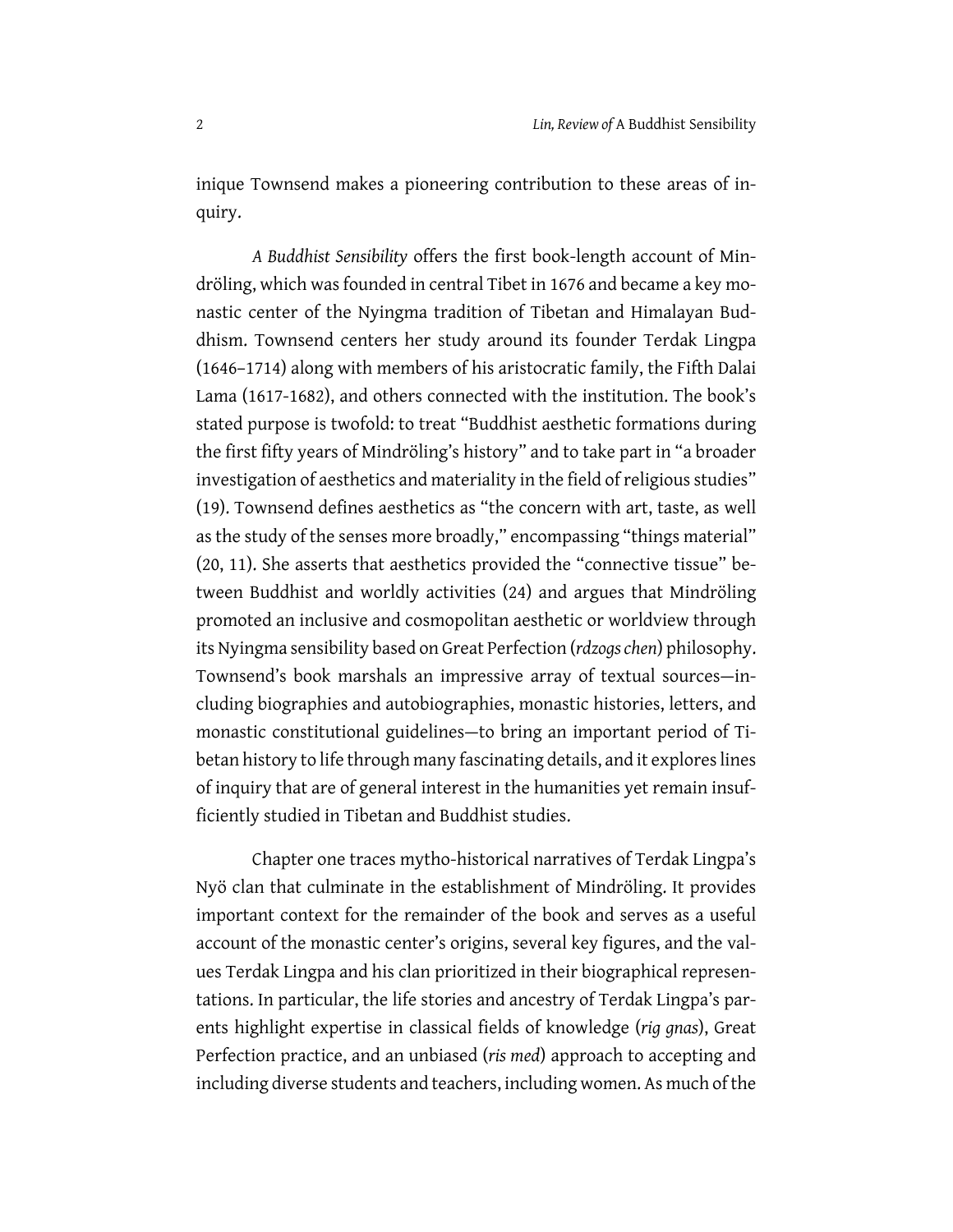chapter focuses on beauty and materiality, I now turn to these themes. The chapter begins with a vivid anecdote in which the handsome body of the first, divine Nyö ancestor who descended to Tibet made a strong impression on the local population. In such stories, Townsend asserts, "beauty is not skin-deep but is symbolic of virtue and power" (26); she later adds the noteworthy observation that "the most common Tibetan word for beauty (*mdzes pa*) also connotes elegance, power, and effectiveness" (31). Townsend draws a through line between this ancestral story and narratives about Terdak Lingpa himself, centering on the protagonists' mastery of aesthetics, sense perceptions, and their objects. Such mastery, in her interpretation of the sources, can bring about calm, peace, wonder, delight, and clarity for those who encounter them, responses that indicate their efficacy as teachers.

The second chapter discusses how Terdak Lingpa, the Fifth Dalai Lama, and others "articulated and manifested their vision of Mindröling as a new civilizational center" for Great Perfection practice that could benefit and nurture Greater Tibet (*bod chen*; 55). By architecturally referencing the Tibetan, Indian, and Chinese styles attributed to Samyé, Mindröling was established as a cosmopolitan center that, like its precedent, could "tame" Tibet while strengthening the Nyingma tradition itself. As Townsend reports from a dream attributed to the Fifth Dalai Lama, the physical structure with its deity statues were regarded as contributing to the long life and success of Tibetan rulers, and by extension to the wellbeing of their subjects. The significance of material culture and aesthetics for Buddhist ends is commented on elsewhere in verses attributed to Terdak Lingpa and displayed outside Mindröling's main assembly hall. In Townsend's reading, Terdak Lingpa "interweaves the materiality of the building with the philosophical tenets and practices he and his lineage are known for—the doorways are the Two Truths, the pillars are miraculous abilities," and so on (72). These particular verses stage symbolic relations between material objects and Buddhist concepts and goals with enticing clarity. Beyond this, Townsend asserts, the poem presents the physical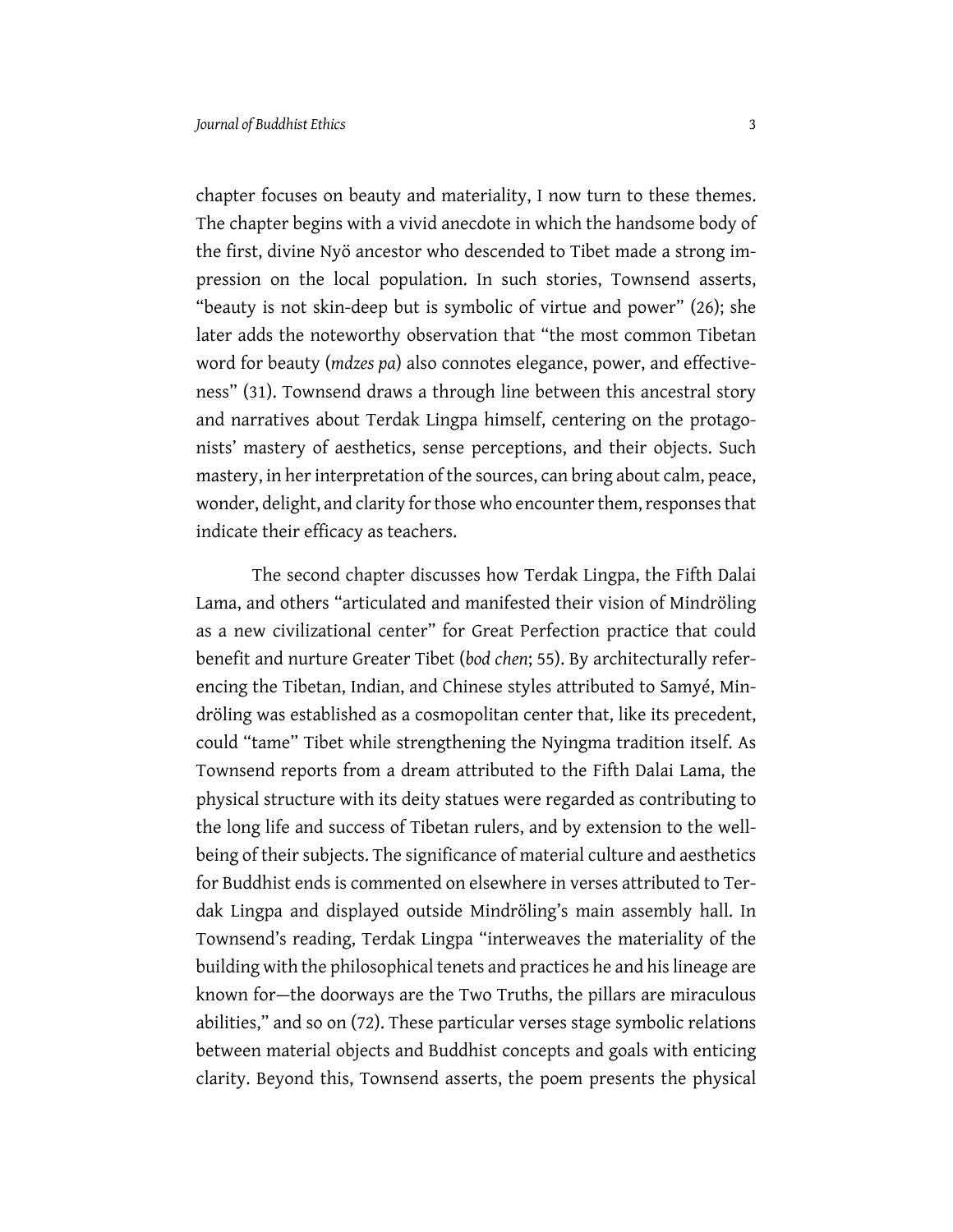structure of the building and its decorations as materially supporting and protecting Buddhist practice and learning.

In this chapter Townsend also returns to what she characterizes as the unbiased (*ris med*) worldview at Mindröling, especially with respect to women. As she points out, at least five women from the Nyö family lineage emerged as major figures, with two recognized as fully fledged transmitters of the Mindröling lineage and its teachings through such media as contemporary wall paintings and liturgies still in use today. Townsend notes that the prominence of women at Mindröling was likely also facilitated by the family's aristocratic status, complicating the historical picture of who could gain access to privileged positions, and under what conditions.

Such issues notwithstanding, Townsend points out that Mindröling served as inspiration for later figures associated with nonsectarianism such as Ju Mipham Gyatso (1846–1912), highlighting its importance for our understanding of the term "unbiased" or "impartial" (*ris med*) as used during Mindröling's formative historical period. As she frames it, the term developed through Great Perfection philosophy and practice and "refers to the impartiality and non-discriminatory perspective of full awakening"; it was anthropomorphically idealized by Terdak Lingpa as "a renunciant without direction, limits, or bias" (75). Elsewhere, Townsend shares, the term refers to communally gathered people who are diversified by gender, age, socioeconomic class, region, and religious groups. These are relevant observations that contribute to our historical understanding of the term *ris med* and its usage. Maintaining this level of specificity throughout the book would have strengthened Townsend's overall analysis—that is, by citing primary sources as evidence and discussing how they use the term *ris med*, and by clarifying elsewhere when the author is making general, second-order claims about what an unbiased worldview entails at Mindröling or at large.

The remaining chapters are thematically organized around significant topics in Mindröling's history. Chapter three showcases Townsend's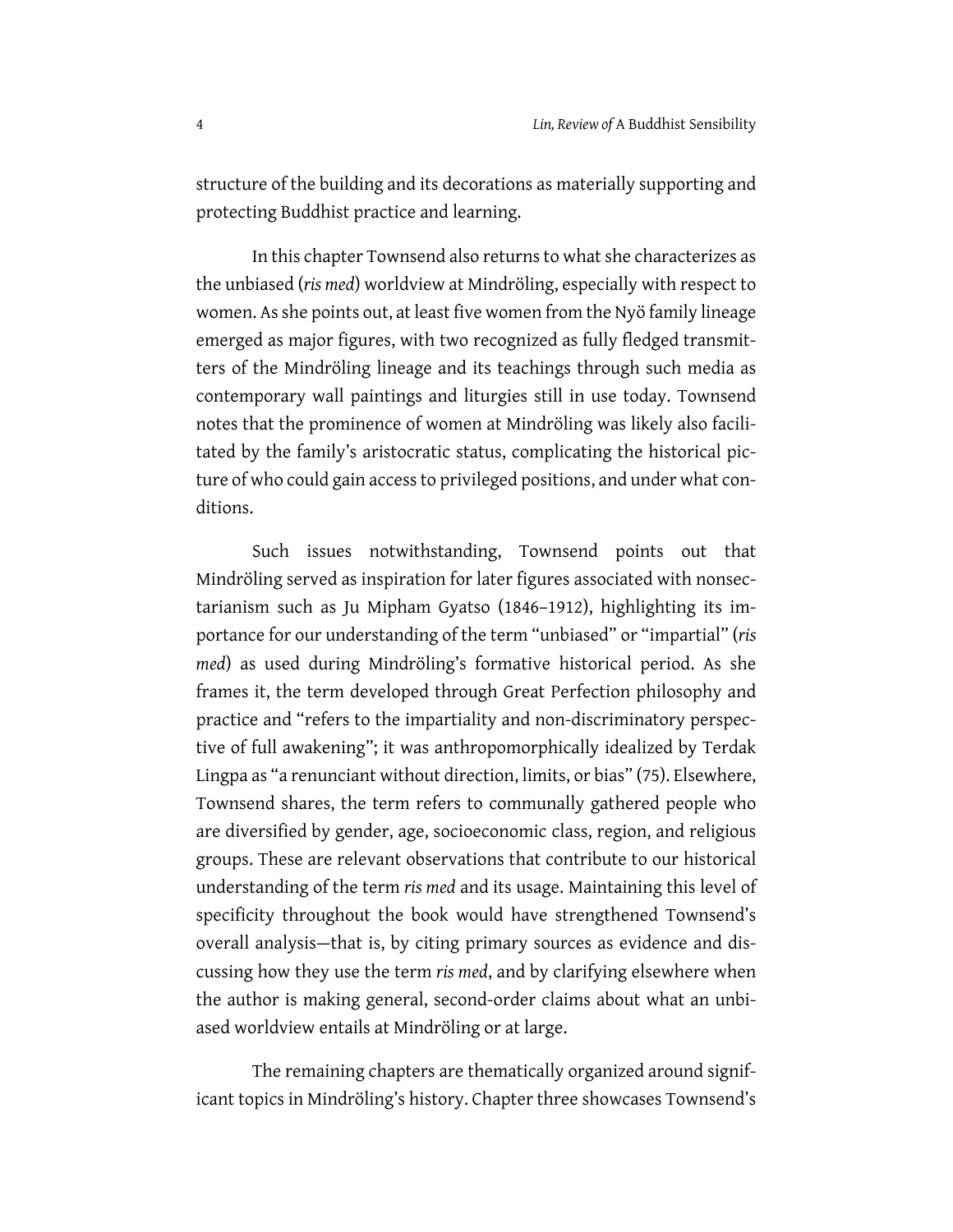skill in translating and interpreting poetic letters written in the styles of courtly poetry and prose (*snyan ngag*, adapted from Sanskrit *kāvya*) and song-poetry (*mgur*). Townsend explores how letters addressed by the Fifth Dalai Lama to Terdak Lingpa "reveal a worldview in which interdependent relationships constitute the person" (88), such as recurring connections with key figures in Tibetan Buddhist history that are highlighted through Terdak Lingpa's previous incarnations. She also finds in these letters a "pragmatic application of Buddhist teachings to the world" (88). The celebration of Ngödrup Pelzom's relationship with Terdak Lingpa as his tantric ritual partner, wife, and lover is a highlight of the book thanks to its in-depth analysis and sensitive treatment of gender roles and relations. In the second half of the chapter, letters by Terdak Lingpa are characterized by Townsend as giving "literary expression to the impartial or unbiased ideal," both through their range of recipients including women, aristocrats, religious authorities, and political leaders across Tibetan-speaking regions, and through their reflection on such topics as "fulfilling social responsibilities" and "coping with complex emotional experiences" (105– 106). Here Townsend effectively demonstrates the potential of poetic forms to advise, console, and entertain, both within and beyond monastic networks.

Chapter four draws from Mindröling's constitutional guidelines (*bca' yig*) to foreground Mindröling's commitment to training students in the arts and sciences, including literary arts, astrology, and medicine along with strictly Buddhist subjects. Townsend suggests that their integration into Mindröling's curriculum helped "crystalliz[e] the qualifications for which Nyingma practitioners were valued most" from the late seventeenth century forward (123). This entailed in part an "education in aesthetics," which Townsend glosses as "all that concerns the senses and the objects of the senses" (124–125). Terdak Lingpa's concerns included proper performance of ritual arts, including melodies, chanting, instrumentation, offerings, mandalas, and dances, on which Mindröling's prestige partly depended. A Mindröling education, Townsend reports, also became a "precious commodity" in central Tibet because it offered training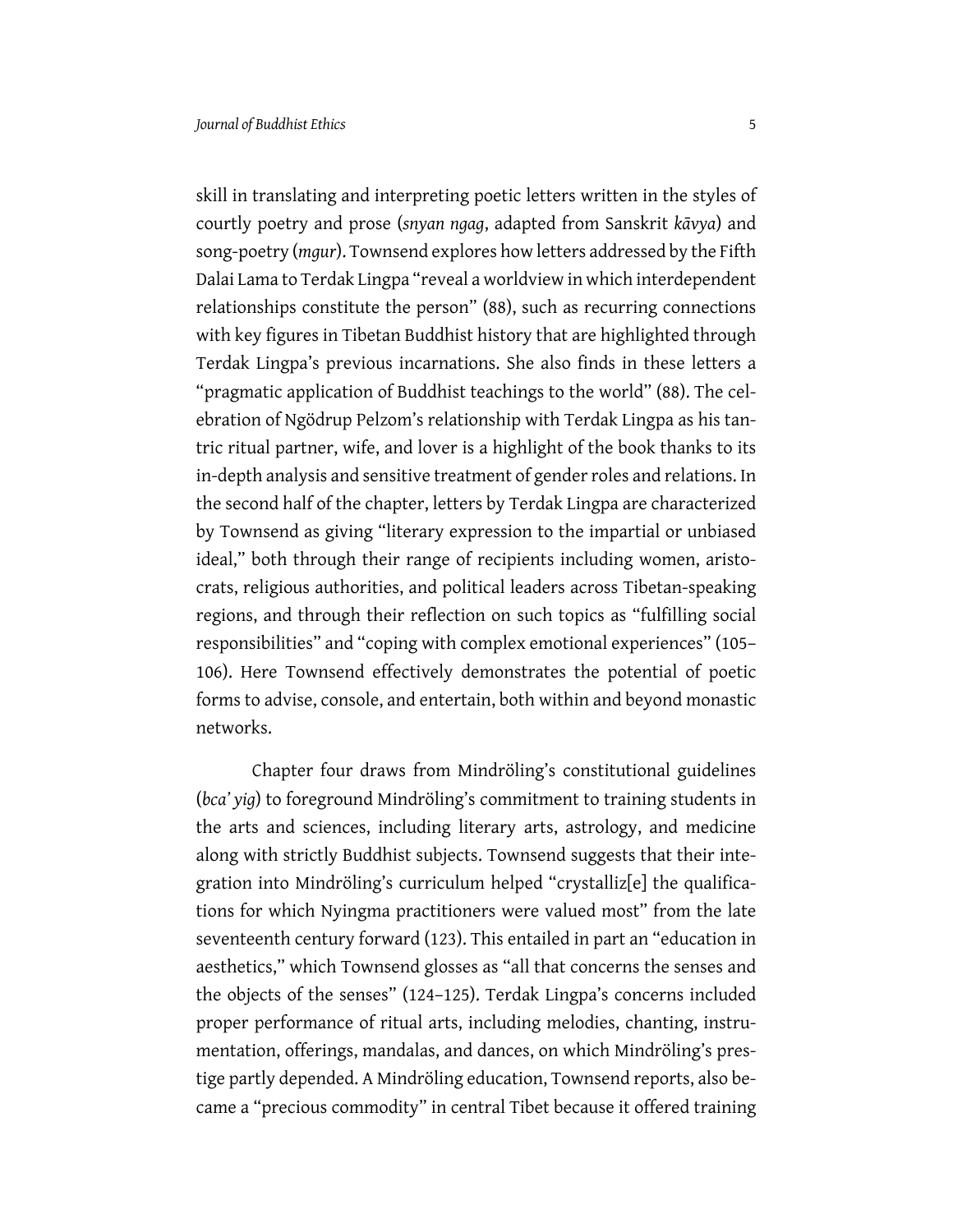in the literary arts and other "worldly fields of knowledge" that were difficult to obtain otherwise (141). Given Mindröling's major role in central Tibet for education in the arts and sciences, as well as the adoption of its curriculum by Nyingma monasteries in Kham and other regions, this chapter is a valuable contribution to the history of the fields of knowledge (*rig gnas*) in Tibet.

The concept of aesthetic education at Mindröling is more clearly developed in chapter five, where Townsend tends to focus her usage of *aesthetic* more narrowly on concerns with beauty, taste, and pleasing the senses, and asserts that "such an education connects Buddhist and worldly spheres" (145). Townsend hypothesizes that lay aristocrats preferred to train at Mindröling due to the prestige of the Nyö family clan, the charisma of Terdak Lingpa and his brother Lochen Dharmaśrī, its symbolic and aesthetic links to Samyé, its impartial worldview which was more inclusive of diverse students, and the "two systems" of Dharmic and worldly expertise promoted there. Likening Mindröling to a modern liberal arts college, Townsend notes its "institutionalized charisma" and instillation of good taste (150) as well as its emphasis on language arts, such as calligraphy and rhetorical composition, for aspiring lay officials looking to exhibit skills, cosmopolitanism, and belonging in the appropriate ranks of social and political hierarchy.

The writings of the lay aristocrat Dokharwa Tsering Wangyal (1697–1763), marked by the liberal use of courtly Tibetan poetics, serve Townsend well here. In Townsend's analysis, Dokharwa and the future Tibetan ruler Polhané (1689–1747) trained at Mindröling primarily to learn literary arts (and in Dokharwa's case, also astrology), not religion. Yet other anecdotes in her book suggest that their religious engagements were greater during their time there than they might have been otherwise. In a striking comparison, Townsend reads "a notable resonance" between an erotically charged biographical account of Polhané's separation from his favorite lover and Polhané's first meeting with Terdak Lingpa (162). The possible affective relations between the erotic and the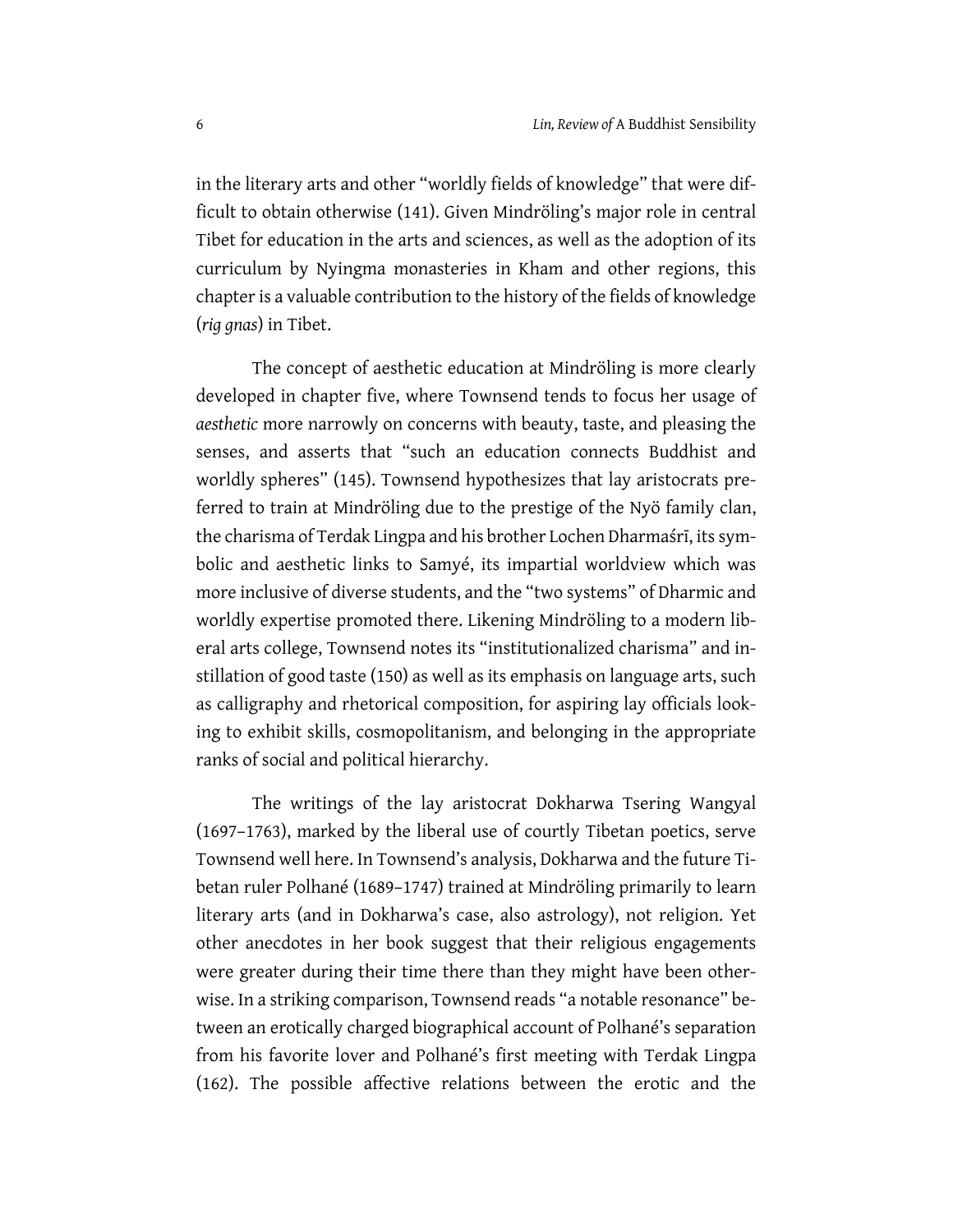devotional remains an understudied topic in Tibetan and Buddhist literature, one that deserves further consideration.

In the epilogue, Townsend reflects on the legacy of Terdak Lingpa and others in establishing Mindröling as a key Nyingma monastic center during his lifetime and renewing it in the face of repeated challenges. The first part focuses on the years immediately after Terdak Lingpa's death, which saw devastating losses at the hands of occupying Zungar Mongols in the early eighteenth century, including the razing of the monastery, the execution of family members, and the destruction of the Nyingma tradition elsewhere in central Tibet. These events have been covered elsewhere, yet anecdotes from Mindröling oral tradition offer a vital glimpse into how, according to Tibetan perspectives, religious practice could affect historical outcomes. These include the decision of Terdak Lingpa's son to cut his hair and ordain as a monk against family expectations, and how the considerable merit he accumulated as a practitioner was interpreted as figuring into the circumstances of his death.

Townsend further details how Terdak Lingpa's daughter Mingyur Peldrön helped rebuild Mindröling both materially and in terms of its reputation. Notably, Townsend interprets her biography as suggesting that she was suspicious of the value of the "conventional" fields of knowledge, favoring the study of Buddhist doctrine. Did this have historical ramifications for the curriculum at Mindröling, even if only briefly? Townsend does not directly address this question, but she concludes that Mindröling's role in training lay aristocrats was the most relevant way in which Buddhist and worldly concerns were bridged by the institution.

A significant new point raised here is that as married, noncelibate tantric adepts, the senior chairs at Mindröling could be regarded by laypeople as "direct exemplars" who maintain "worldly engagements with family" (189). Aristocratic students seem to have remained a small but significant minority at Mindröling until the 1950s, with Mindröling maintaining its role in the arts and sciences and in widely adopted rituals that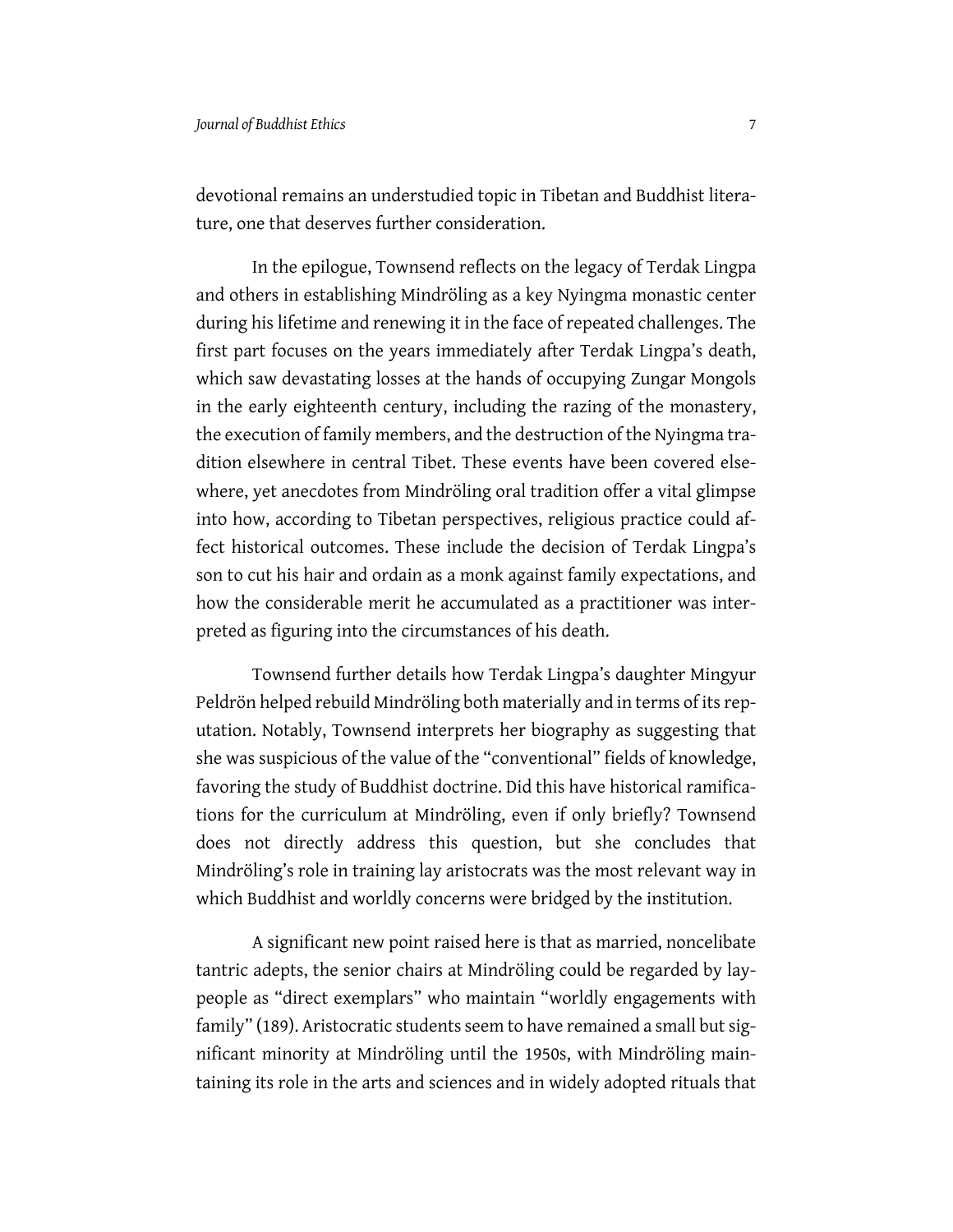continue today. Townsend also notes that Mindröling has continued to recognize a relatively high number of women masters through the generations and up to today.

Townsend's study raises many fascinating and intriguing points about aesthetics and materiality in Tibetan Buddhist history that are worthy of our attention and reflection. However, this book's overly broad definition of aesthetics, along with its unclear framing of aesthetics and materiality in relation to Tibetan historical approaches to these topics, weakens the ability of such terms to serve heuristically for the purposes of her study, and by extension, for other work in our field and beyond. Her analysis often stops short of addressing important questions about how beauty, aesthetics, and material objects operate in these sources and for their readers. If the common Tibetan word for beauty (*mdzes pa*) "also connotes elegance, power, and effectiveness" (31), might this not prompt us to reconsider whether "beauty" is an adequate translation, or alternatively, whether we need to further investigate and explain Tibetan terms such as *mdzes pa* in their historical contexts, including Tibetan theories of aesthetics? To raise a related question, are beauty and beautifully made objects consistently treated as symbols in Townsend's sources—as arbitrarily designated, conventional signifiers of virtue, power, and other desirable qualities? Or might they at times operate via indexical or iconic relationships, as delineated by Peirce's semiotic theory? For example, might human beauty be indexically (causally) linked to virtue and power, and/or to activities such as meritorious accumulation or purificatory practices that result in all three of these qualities?

Other topics deserve further treatment in future studies, including the benefits of beauty as claimed or implied by Tibetan sources. "Pleasure, beauty, and enjoyment need not be a distraction" from Buddhist ends, Townsend affirms (72), but is there a positive reason for these to be present? If they are beneficial, necessary, or integral to Buddhist projects, how? As for analyzing Tibetan approaches to materiality, must material objects always be perceived by the senses and aesthetically appreciated to